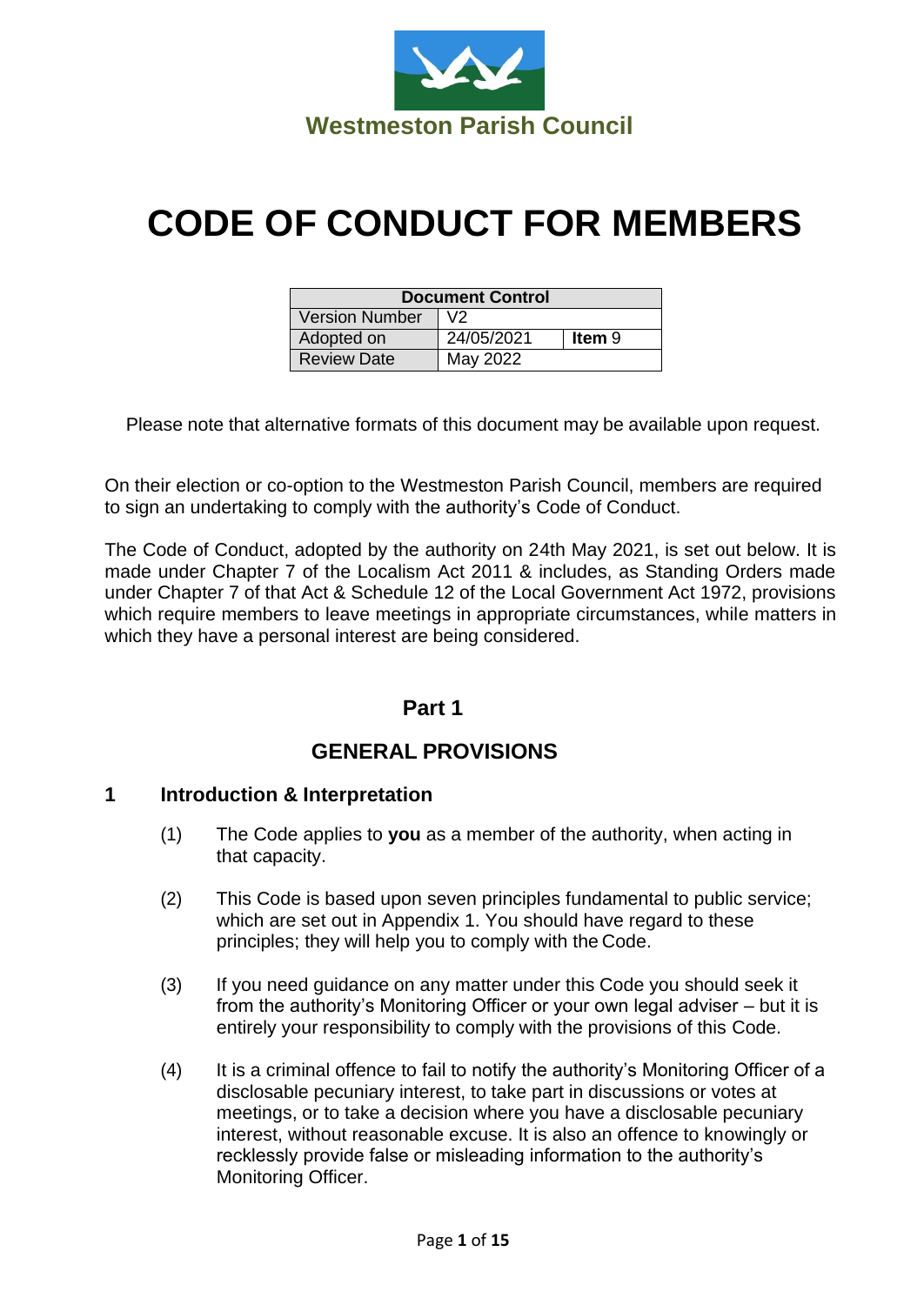- (5) Any written allegation received by the authority that you have failed to comply with this Code will be dealt with by the authority under the arrangements which it has adopted for such purposes. If it is found that you have failed to comply with the Code, the authority has the right to have regard to this failure in deciding–
	- (a) whether to take action in relation to you, &
	- (b) what action to take.
- (6) Councillors must comply with any reasonable request by the Monitoring Officer, the Deputy Monitoring Officer or an investigating officer appointed by them, regarding the provision of information in relation to a complaint that alleges a breach of the Code of Conduct, & must comply with any formal standards investigation.
- (7) Councillors must not misuse the standards process by, for example, making trivial or malicious allegations against another councillor.
- $(8)$  In this Code –

―authority‖ means Westmeston Parish Council

―Code‖ means this Code of Conduct

―co-opted member‖ means a person who is not a member of the authority but who  $-$ 

- (a) is a member of any committee or sub-committee of the authority; or
- (b) is a member of, & represents the authority on, any joint committee or joint sub-committee of the authority;

& who is entitled to vote on any question that falls to be decided at any meetings of that committee or sub-committee.

―meeting‖ means any meeting of

- (a) the authority;
- (b) the executive of the authority;
- (c) any of the authority's or its executive's committees, subcommittees, joint committees, joint sub-committees, or area committees.

―member‖ includes a co-opted member.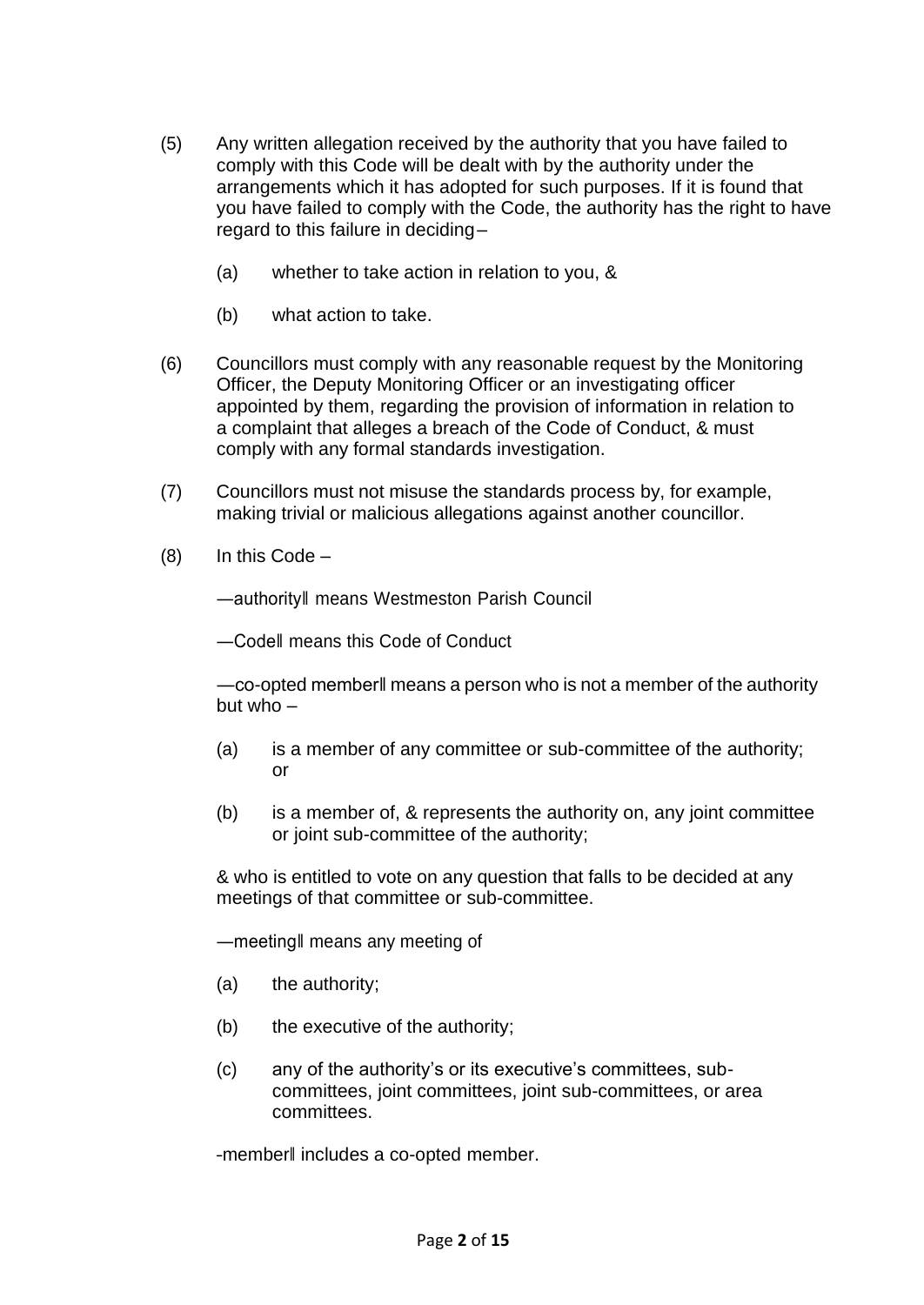―register of members' interests‖ means the authority's register of members' pecuniary & other interests established & maintained by the authority's Monitoring Officer under section 29 of the Localism Act 2011.

#### **2 Scope**

- (1) Subject to sub-paragraphs (2) & (3), you must comply with this Code whenever you –
	- (a) conduct the business of your authority (which, in this Code, includes the business of the office to which you are elected or appointed); or
	- (b) act, claim to act, or give the impression you are acting as a representative of your authority.

& references to your official capacity are construed accordingly.

- (2) this Code does not have effect in relation to your conduct other than where it is in your official capacity.
- (3) Where you act as a representative of your authority
	- (a) on another relevant authority, you must, when acting for that other authority, comply with that other authority's Code of Conduct; or
	- (b) on any other body, you must, when acting for that other body, comply with your authority's Code of Conduct, except & insofar as it conflicts with any other lawful obligations to which that other body may be subject.

#### **3 General Obligations**

- (1) You must treat others with respect.
- (2) You must not
	- (a) do anything which may cause your authority to breach any of its equality duties (in particular set out in the Equality Act 2010);
	- (b) bully or harass any person;

(Bullying means offensive, intimidating, malicious or insulting behaviour, or an abuse or misuse of power through means that undermine, humiliate, denigrate or injure the recipient.

Harassment means unwanted conduct which has the purpose or effect of violating an individual's dignity or creating an intimidating, hostile, degrading, humiliating or offensive environment for an individual.

For examples of conduct that constitute bullying or harassment, see Appendix 2.)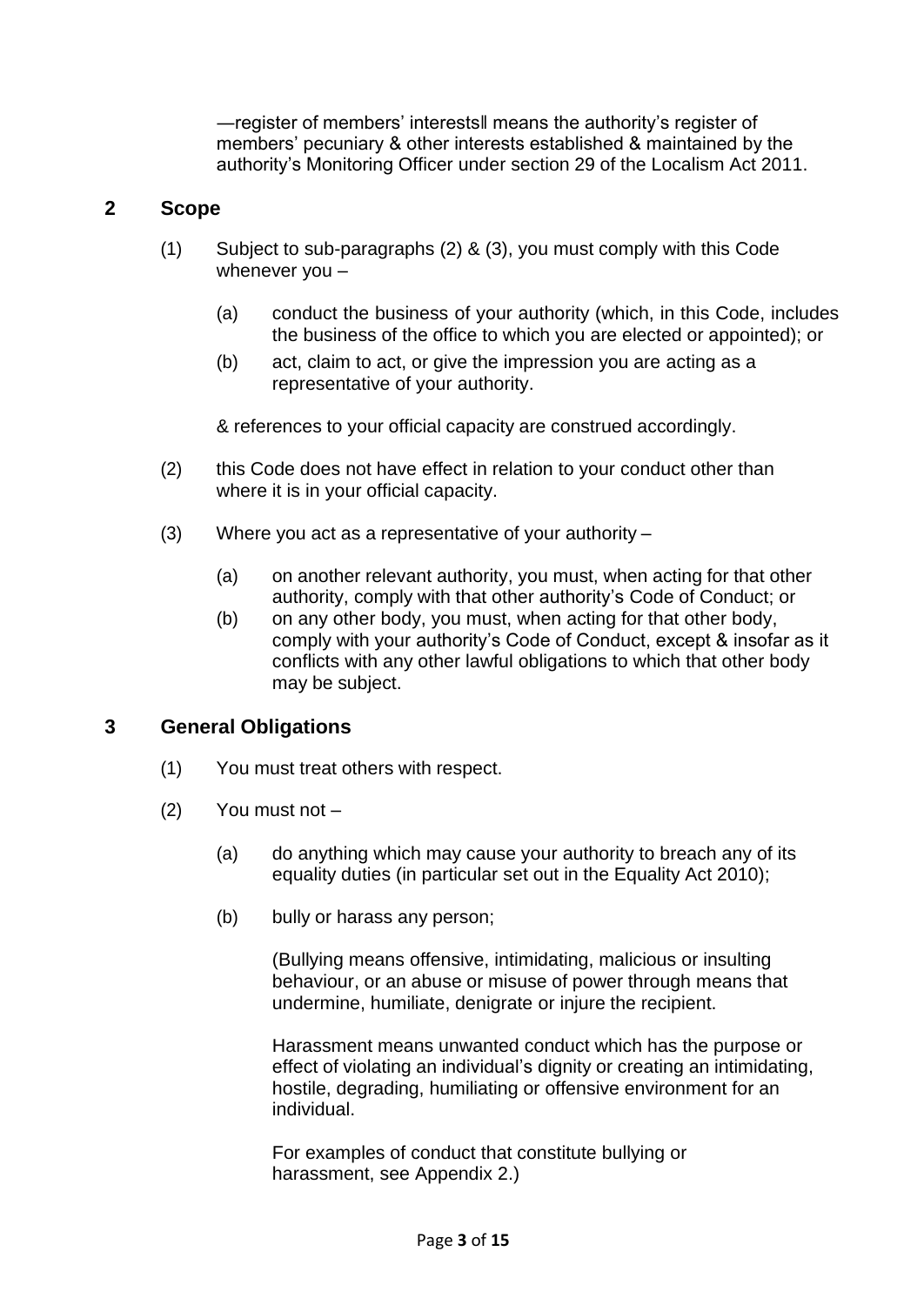- (c) intimidate or improperly influence or attempt to intimidate or improperly influence any person who is or is likely to be -
	- (i) a complainant;
	- (ii) a witness; or
	- (iii) involved in the administration of any investigation or proceedings, in relation to an allegation that a member (including yourself) has failed to comply with his or her authority's Code of Conduct; or
- (d) do anything which compromises or is likely to compromise the impartiality of those who work for, or on behalf of, your authority.
- **4** You must not
	- (a) disclose information given to you in confidence by anyone, or information acquired by you which you believe, or ought reasonably to be aware, is of a confidential nature, except where:
		- (i) you have the consent of the person authorised to give it;
		- (ii) you are required by law to do so;
		- (iii) the disclosure is made to a third party for the purpose of obtaining professional advice provided that the third party agrees not to disclose the information to any other person; or
		- $(iv)$  the disclosure is
			- (a) reasonable & in the public interest; &
			- (b) made in good faith & in compliance with the reasonable requirements of the authority; or
	- (b) prevent another person from gaining access to information to which that person is entitled by law.
- **5** You must not conduct yourself in a manner which could reasonably be regarded as bringing your office or authority into disrepute.
- **6** You
	- (a) must not use or attempt to use your position as a member improperly to confer on or secure for yourself or any other person, an advantage or disadvantage;
	- (b) must, when using or authorising the use by others of the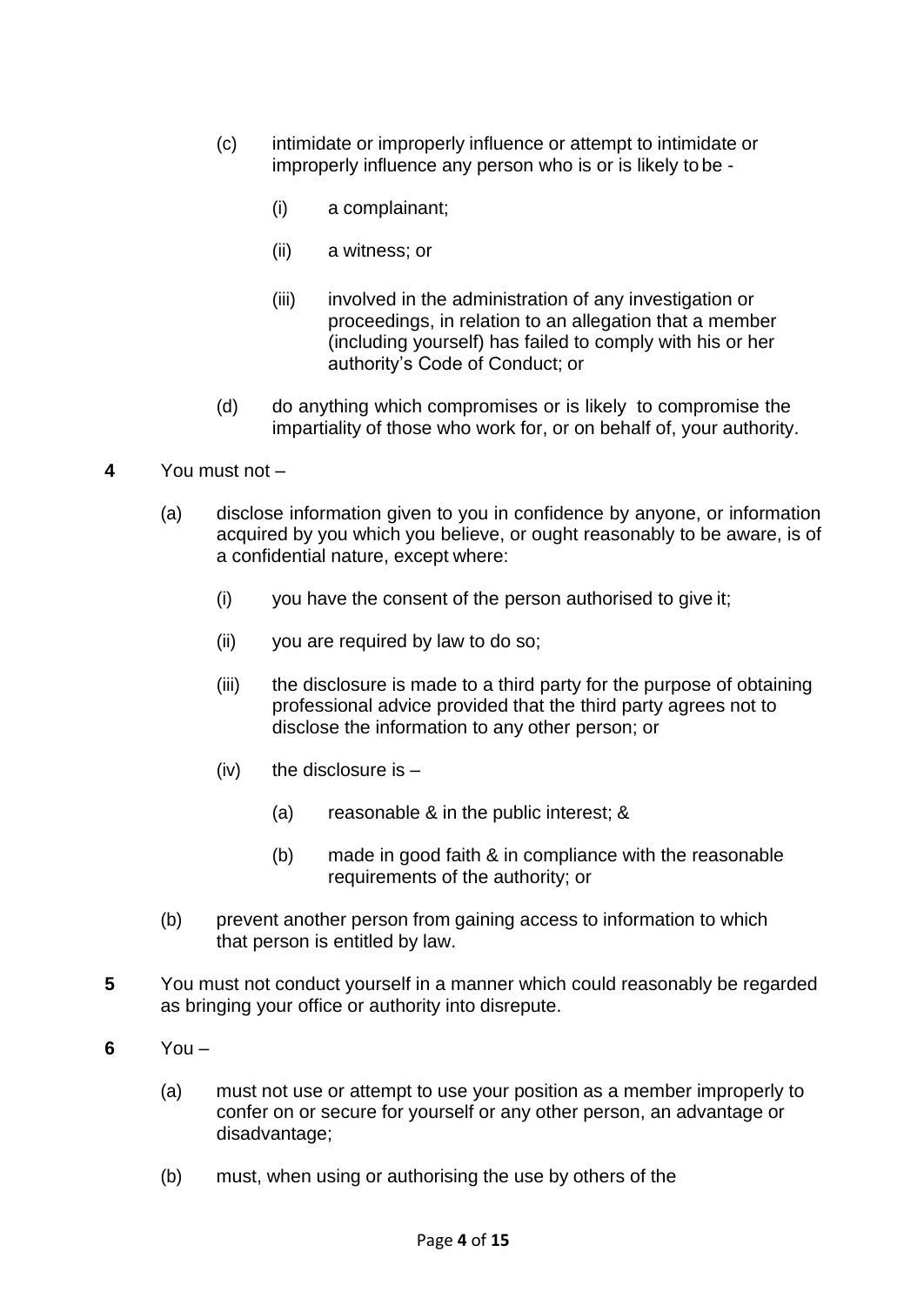resources of your authority –

- (i) act in accordance with your authority's reasonable requirements;
- (ii) ensure that such resources are not used improperly for political purposes (including party political purposes); &
- (c) must have regard to any applicable Local Authority Code of Publicity made under the Local Government Act 1986.
- **7** (1) When reaching decisions on any matter you must have regard to any relevant advice provided to you by –
	- (a) your authority's Responsible Financial Officer; or
	- (b) your authority's' Monitoring Officer;

where that officer is acting pursuant to his or her statutory duties.

(2) You must give reasons for all decisions in accordance with any statutory requirements & any reasonable additional requirements imposed by your authority.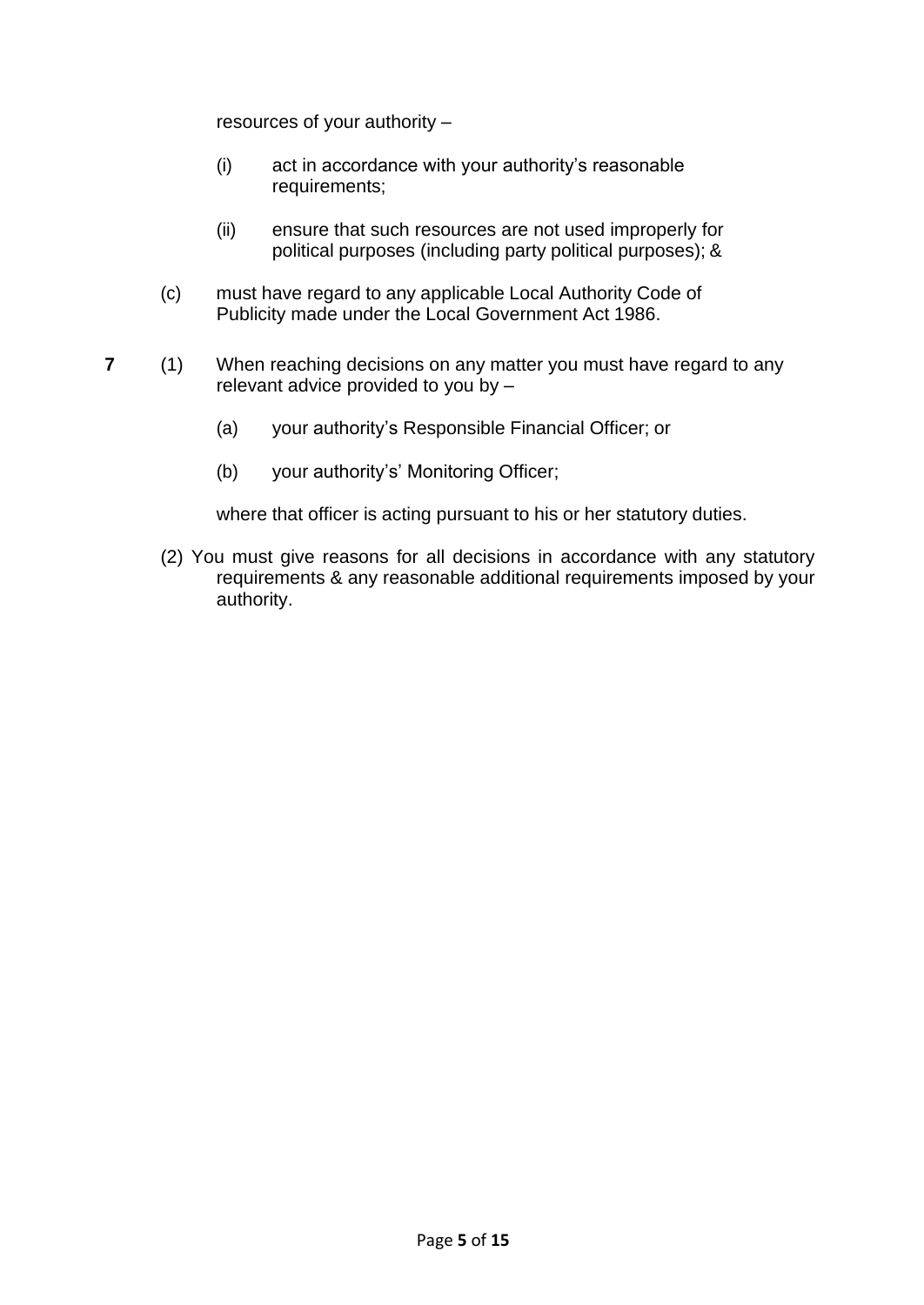# **Part 2**

# **INTERESTS**

## **8 Personal Interests**

- (1) The interests described in paragraphs 8(3) & 8(5) are your personal interests & the interests in paragraph 8(5) are your pecuniary interests which are disclosable pecuniary interests as defined by section 30 of the Localism Act 2011.
- (2) If you fail to observe Parts 2 & 3 of the Code in relation to your personal interests –
	- (a) the authority may deal with the matter as mentioned in paragraph 1(5) &
	- (b) if the failure relates to a disclosable pecuniary interest, you may also become subject to criminal proceedings as mentioned in paragraph 1(4).
- (3) You have a personal interest in any business of your authority where either –
	- (a) it relates to or is likely to affect  $-$ 
		- (i) any body of which you are a member or in the position of general control or management & to which you are appointed or nominated by your authority;
		- (ii) any body
			- (a) exercising functions of a public nature;
			- (b) directed to charitable purposes; or
			- (c) one of whose principal purposes includes the influence of public opinion or policy (including any political party or trade union),

of which you are a member or are in a position of general control or management;

- (iii) the interests of any person from whom you have received a gift or hospitality with an estimated value of at least £50; or
- (b) a decision in relation to that business might reasonably be regarded as affecting your well-being or financial position or the well-being or financial position of a relevant person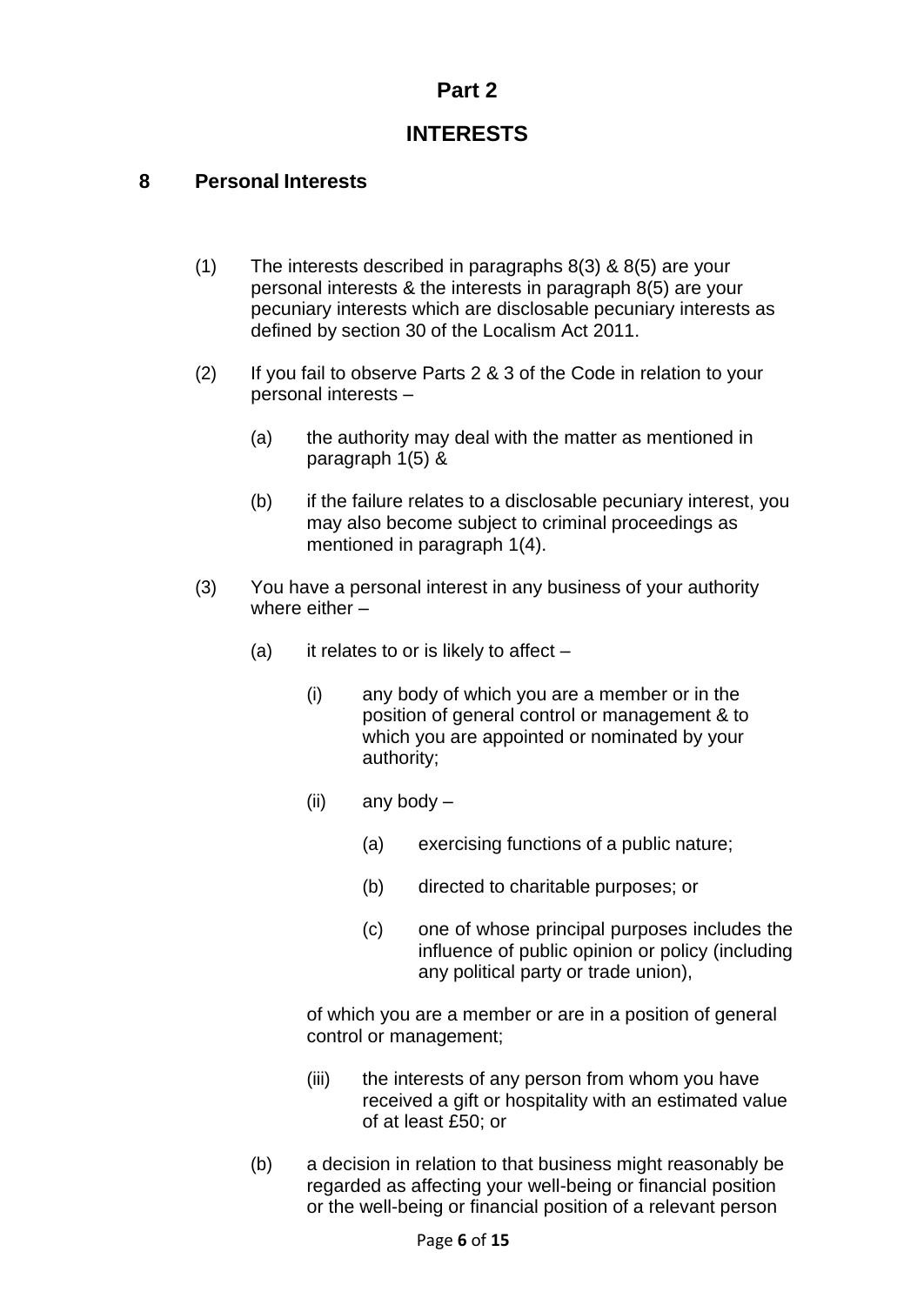to a greater extent than the majority of (in the case of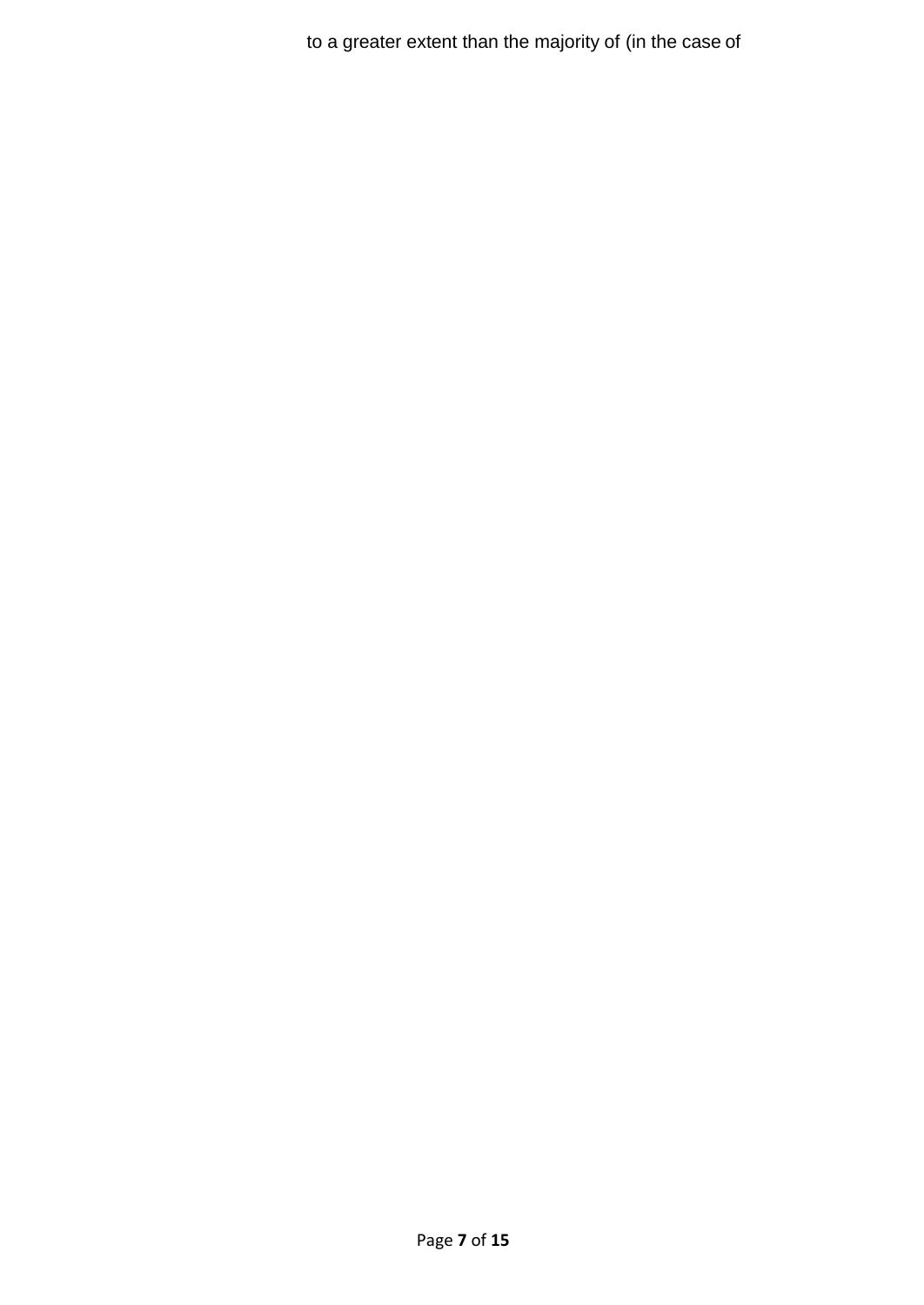authorities with electoral divisions or wards) other Council Tax-payers, Rate-payers or inhabitants of the electoral division or ward, as the case may be, affected by the decision;

- (4) In sub-paragraph  $(3)(b)$ , a relevant person is
	- (a) a member of your family or a close associate; or
	- (b) any person or body who employs or has appointed such persons, any firm in which they are a partner, or any company of which they are directors;
	- (c) any person or body in whom such persons have a beneficial interest in a class of securities exceeding the nominal value of £25,000; or
	- (d) any body of a type described in sub-paragraph (3)(a)(i) or (ii).
- (5) Subject to sub-paragraph (6), you have a disclosable pecuniary interest as defined by section 30 of the Localism Act 2011 in any business of your authority where (i) you or (ii) your partner (which means spouse or civil partner, a person with whom you are living as husband or wife, or a person with whom you are living as if you are Civil Partners) has any interest within the following descriptions:

| <b>Interest</b>                                         | <b>Description</b>                                                                                                                                                                                                                                                                                                                                                                                                                         |
|---------------------------------------------------------|--------------------------------------------------------------------------------------------------------------------------------------------------------------------------------------------------------------------------------------------------------------------------------------------------------------------------------------------------------------------------------------------------------------------------------------------|
| Employment, office,<br>trade, profession<br>or vocation | Any employment, office, trade, profession or vocation<br>carried on for profit or gain.                                                                                                                                                                                                                                                                                                                                                    |
| Sponsorship                                             | Any payment or provision of any other financial<br>benefit (other than from the relevant authority) made<br>or provided within the relevant period in respect of<br>any expenses incurred by M in carrying out duties as<br>a Member, or towards the election expenses of M.<br>This includes any payment or financial benefit from a<br>trade union within the meaning of the Trade Union &<br>Labour Relations (Consolidation) Act 1992. |
| Contracts                                               | Any contract which is made between the relevant<br>person (or a body in which the relevant person has a<br>beneficial interest) & the relevant authority -<br>(a) under which goods or services are to be provided<br>or works are to be executed; &<br>(b) which has not been fully discharged.                                                                                                                                           |
| Land                                                    | Any beneficial interest in land which is within the area<br>of the relevant authority.                                                                                                                                                                                                                                                                                                                                                     |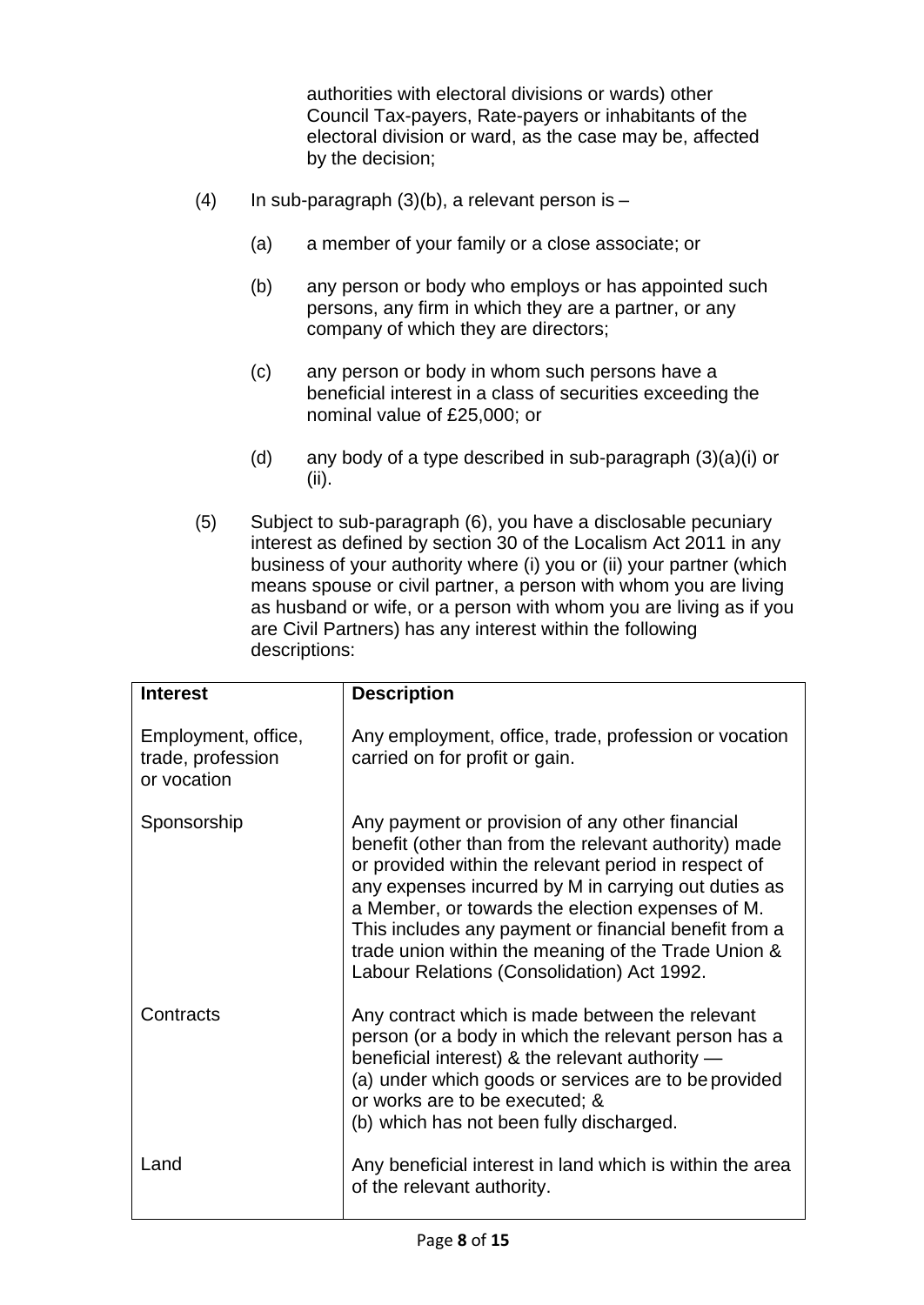| Licences                   | Any license (alone or jointly with others) to occupy<br>land in the area of the relevant authority for a month<br>or longer.                                                                                                                                                                                                                                                                                                                                                                                                                                                                              |
|----------------------------|-----------------------------------------------------------------------------------------------------------------------------------------------------------------------------------------------------------------------------------------------------------------------------------------------------------------------------------------------------------------------------------------------------------------------------------------------------------------------------------------------------------------------------------------------------------------------------------------------------------|
| <b>Corporate Tenancies</b> | Any tenancy where (to M's knowledge) —<br>(a) the landlord is the relevant authority; &<br>(b) the tenant is a body in which the relevant person<br>has a beneficial interest.                                                                                                                                                                                                                                                                                                                                                                                                                            |
| <b>Securities</b>          | Any beneficial interest in securities of a body where<br>(a) that body (to M's knowledge) has a place of<br>business or land in the area of the relevant authority;<br>&<br>(b) either —<br>(i) the total nominal value of the securities exceeds<br>£25,000 or one hundredth of the total issued share<br>capital of that body; or<br>(ii) if the share capital of that body is of more than one<br>class, the total nominal value of the shares of any one<br>class in which the relevant person has a beneficial<br>interest exceeds one hundredth of the total issued<br>share capital of that class. |

These descriptions on interests are subject to the following definitions:

‖body in which the relevant person has a beneficial interest‖ means a firm in which the relevant person is a partner, or a body corporate of which the relevant person is a director, or in the securities of which the relevant person has a beneficial interest;

―director‖ includes a member of the committee of management of an industrial & provident society;

―land‖ includes an easement, servitude, interest or right in or over land which does not carry with it a right for the relevant person (alone or jointly with another) to occupy the land or to receive income;

‖M‖ means the person M referred to in section 30 of the Localism Act 2011;

―member‖ includes a co-opted member;

―relevant authority‖ means the authority of which M is a member;

‖relevant period‖ means the period of 12 months ending with the day on which M gives a notification for the purposes of section 30(1) of the Localism Act 2011;

‖relevant person‖ means M or any other person referred to in section 30(3)(b) of the Localism Act 2011;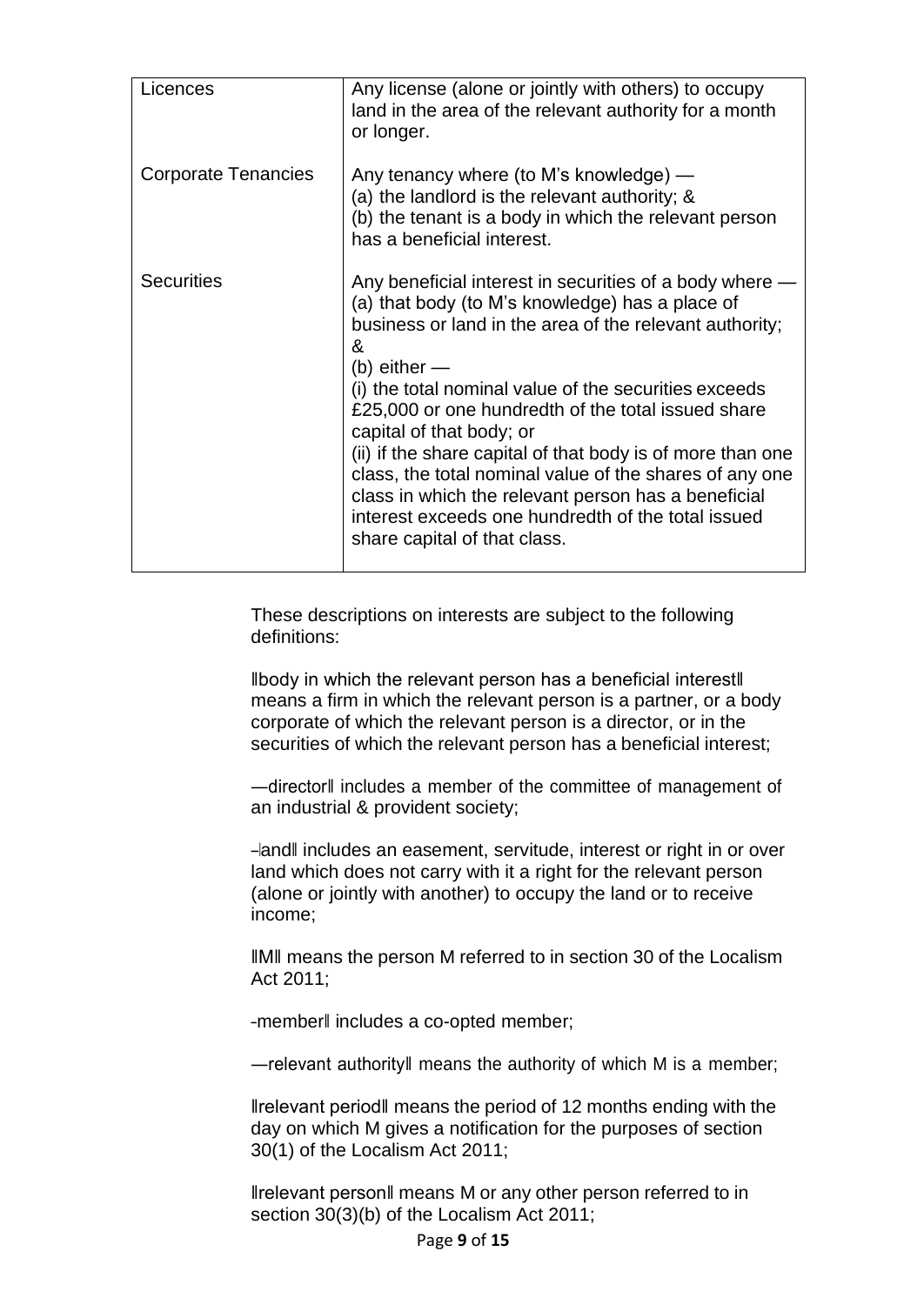‖securities‖ means shares, debentures, debenture stock, loan stock, bonds, units of a collective investment scheme within the meaning of the Financial Services & Markets Act 2000 & other securities of any description, other than money deposited with a building society.

(6) In sub-paragraph (5), any interest which your partner may have is only treated as your interest if you are aware that your partner has the interest.

## **9 Disclosure of Personal Interests (See also Part 3)**

- (1) Subject to sub-paragraphs (2) to (5), where you have a personal interest in any business of your authority & you attend a meeting of your authority at which any matter relating to the business is considered, you must disclose to that meeting the existence & nature of that interest at the commencement of that consideration, or when the interest becomes apparent.
- (2) Sub-paragraph (1) only applies where you are aware or ought reasonably to be aware of the existence of the personal interest.
- (3) Where you have a personal interest but, by virtue of paragraph 14, sensitive information relating to it is not registered in your authority's register of members' interests, you must indicate to the meeting that you have a personal interest &, if also applicable, that it is a disclosable pecuniary interest, but need not disclose the sensitive information to the meeting.
- (4) Subject to paragraph 12(1)(b), where you have a personal interest in any business of your authority & you have made an executive decision on any matter in relation to that business, you must ensure that any written statement of that decision records the existence & nature of that interest.
- (5) In this paragraph, ―executive decision‖ is to be construed in accordance with any regulations made by the Secretary of State under section 22 of the Local Government Act 2000.

## **10 Prejudicial Interest Generally**

- (1) Subject to sub-paragraph (2), where you have a personal interest in any business of your authority you also have a prejudicial interest in that business where either –
	- (a) the interest is a disclosable pecuniary interest as described in paragraph 8(5); or
	- (b) the interest is one which a member of the public with knowledge of the relevant facts would reasonably regard as so significant that it is likely to prejudice your judgement of the public interest.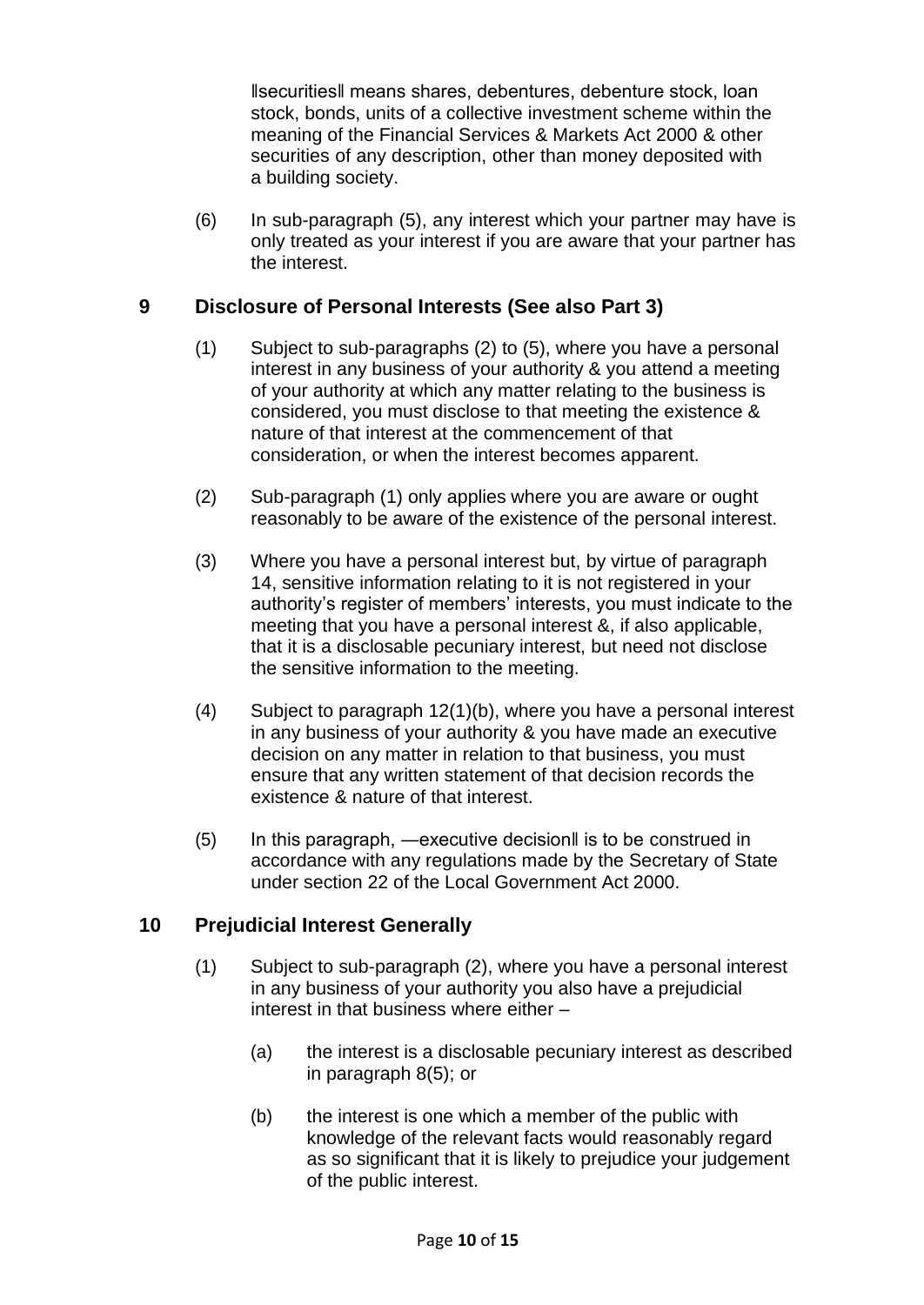- (2) For the purposes of sub-paragraph (1)(b), you do not have a prejudicial interest in any business of the authority where that business –
	- (a) does not affect your financial position or the financial position of a person or body described in paragraph 8;
	- (b) does not relate to the determining of any approval, consent, licence, permission or registration in relation to you or any person or body described in paragraph 8; or
	- $(c)$  relates to the functions of your authority in respect of  $-$ 
		- (i) housing, where you are a tenant of your authority provided that those functions do not relate particularly to your tenancy or lease;
		- (ii) school meals or school transport & travelling expenses, where you are a parent or guardian of a child in full-time education, or are a Parent Governor of a school, unless it relates particularly to the school which the child attends;
		- (iii) Statutory Sick Pay under Part XI of the Social Security Contributions & Benefits Act 1992, where you are in receipt of, or are entitled to the receipt of, such pay;
		- (iv) an allowance, payment or indemnity given to members;
		- (v) any ceremonial honour given to members; &
		- (vi) setting Council Tax or a precept under the Local Government Finance Act 1992.

## **11 Interests Arising in Relation to Overview & Scrutiny Committees**

You also have a personal interest in any business before an Overview & Scrutiny Committee of your authority (or of a sub-committee of such a committee) where –

- (a) that business relates to a decision made (whether implemented or not) or action taken by your authority's executive or another of your authority's committees, sub-committees, joint committees or joint sub-committees; &
- (b) at the time the decision was made or action was taken, you were a member of the executive, committee, sub-committee, joint committee or joint sub-committee mentioned in paragraph (a) & you were present when that decision was made or action was taken.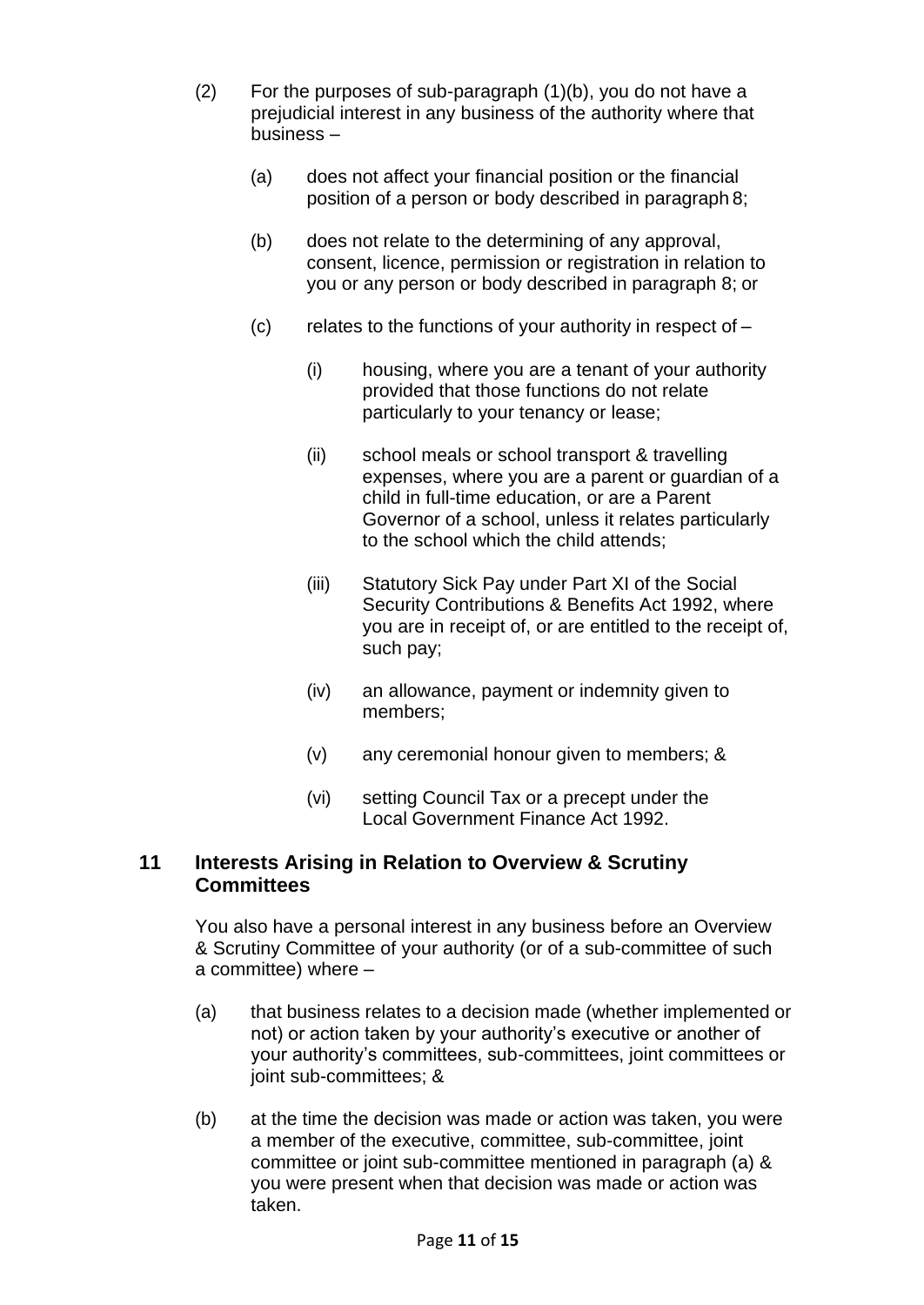# **12 Effect of Prejudicial Interests on Participation**

- (1) Subject to sub-paragraph (2) & (3), where you have a prejudicial interest in any matter in relation to the business of your authority –
	- (a) you must not participate, or participate further, in any discussion of the matter at any meeting, or participate in any vote, or further vote, taken on the matter at the meeting & must withdraw from the room or chamber where the meeting considering the matter is being held –
		- $(i)$  in a case where sub-paragraph  $(2)$  applies, immediately after making representations, answering questions or giving evidence;
		- (ii) in any other case, whenever it becomes apparent that the matter is being considered at that meeting;

unless you have obtained a dispensation from your authority's Monitoring Officer or Standards Committee;

- (b) you must not exercise executive functions in relation to that matter; &
- (c) you must not seek improperly to influence a decision about that matter.
- (2) Where you have a prejudicial interest in any business of your authority which is not a disclosable pecuniary interest as described in paragraph 8(5), you may attend but only for the purpose of making representations, answering questions or giving evidence relating to the business, provided that the public are also allowed to attend the meeting for the same purpose, whether under a statutory right or otherwise.
- (3) Where you have a prejudicial interest which is not a disclosable pecuniary interest as described in paragraph 8(5), arising solely from membership of any body described  $8(3)(a)(i)$  or  $8(3)(a)(ii)(a)$ then you do not have to withdraw from the room or chamber & may make representations to the committee but may not participate in the vote.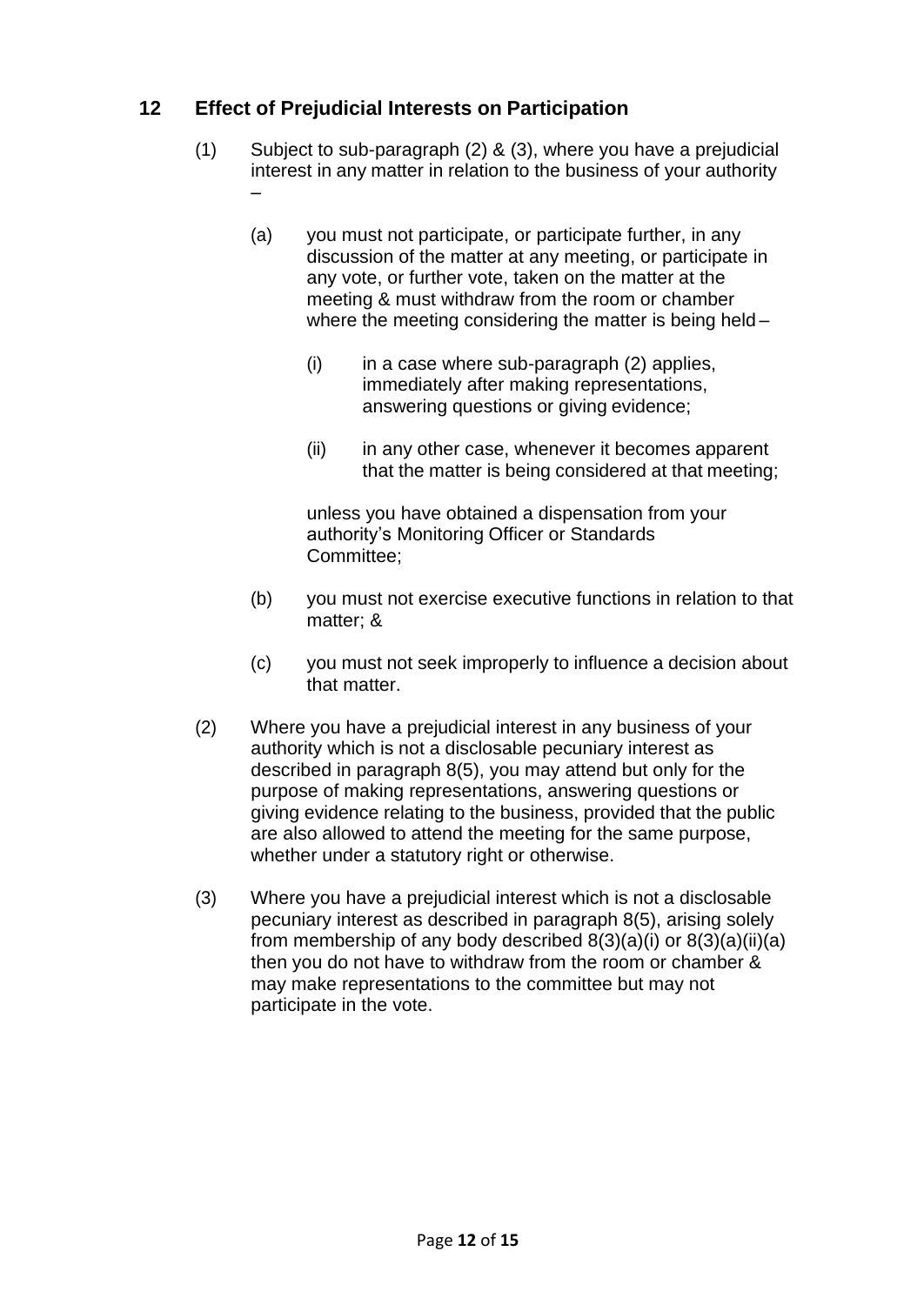# **Part 3**

# **REGISTRATION OF INTERESTS**

# **13 Registration of Members' interests**

- (1) Subject to paragraph 14, you must, within 28 days of
	- (a) this Code being adopted by the authority; or
	- (b) your election or appointment to office (where that is later), register in the register of members' interests details of –
		- (i) your personal interests where they fall within a category mentioned in paragraph 8(3)(a) &
		- (ii) your personal interests which are also disclosable pecuniary interests where they fall within a category mentioned in paragraph 8(5)

by providing written notification to your authority's Monitoring Officer.

(2) Subject to paragraph 14, you must, within 28 days of becoming aware of any new personal interest falling within sub-paragraphs  $(1)(b)(i)$  or  $(1)(b)(ii)$  or any change to any personal interest registered under sub-paragraphs (1)(b)(i) or (1)(b)(ii), register details of that new personal interest or change by providing written notification to your authority's Monitoring Officer.

## **14 Sensitive Information**

- (1) Where you consider that the information relating to any of your personal interests is sensitive information, & your authority's Monitoring Officer agrees, the Monitoring Officer shall not include details of the interest on any copies of the register of members' interests which are made available for inspection or any published version of the register, but may include a statement that you have an interest, the details of which are withheld under thisparagraph.
- (2) You must, within 28 days of becoming aware of any change of circumstances which means that information excluded under paragraph (1) is no longer sensitive information, notify your authority's Monitoring Officer asking that the information be included in the register of members' interests.
- (3) In this Code, ―sensitive information‖ means information, the details of which, if disclosed, could lead to you or a person connected with you being subject to violence or intimidation.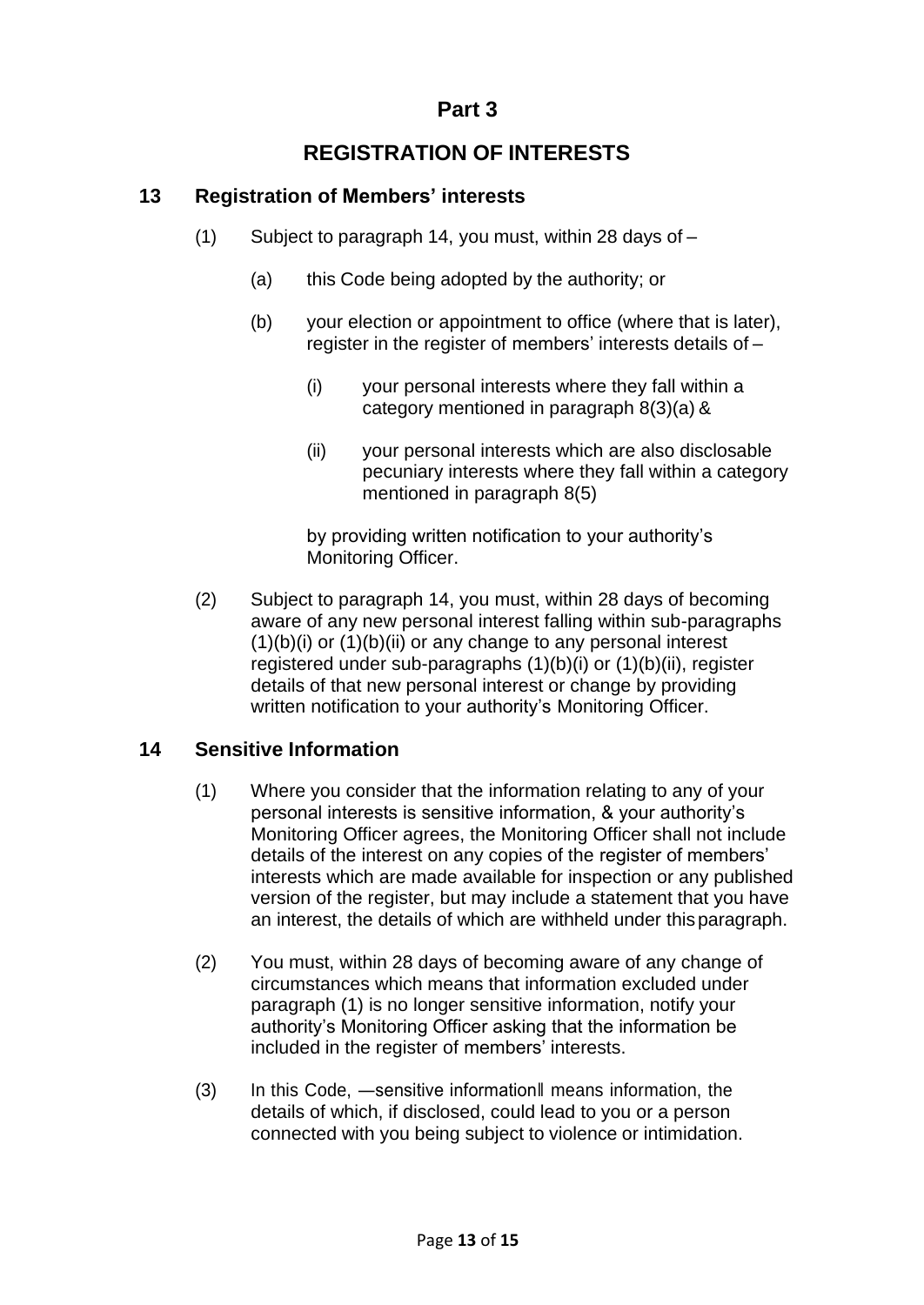## **15 Dispensations**

- (1) Dispensations need to be requested to the Proper Officer of the Council & dealt with by the whole Council.
- (2) A dispensation may be granted only if, after having had regard to all relevant circumstances, the Proper Officer -
	- (a) considers that without the dispensation the number of persons prohibited by paragraph 12 from participating in any particular business would be so great a proportion of the body transacting the business as to impede the transaction of the business;
	- (b) considers that without the dispensation the representation of different political groups on the body transacting any particular business would be so upset as to alter the likely outcome of any vote relating to the business;
	- (c) considers that granting the dispensation is in the interests of persons living in the authority's area;
	- (d) if it is an authority to which Part 1A of the Local Government Act 2000 applies & is operating executive arrangements, considers that without the dispensation each member of the authority's executive would be prohibited by paragraph 12 from participating in any particular business to be transacted by the authority's executive; or
	- (e) considers that it is otherwise appropriate to grant a dispensation.
- (3) A dispensation must specify the period for which it has effect, & the period specified may not exceed four years.
- (4) Paragraph 12 does not apply in relation to anything done for the purpose of deciding whether to grant a dispensation under this paragraph.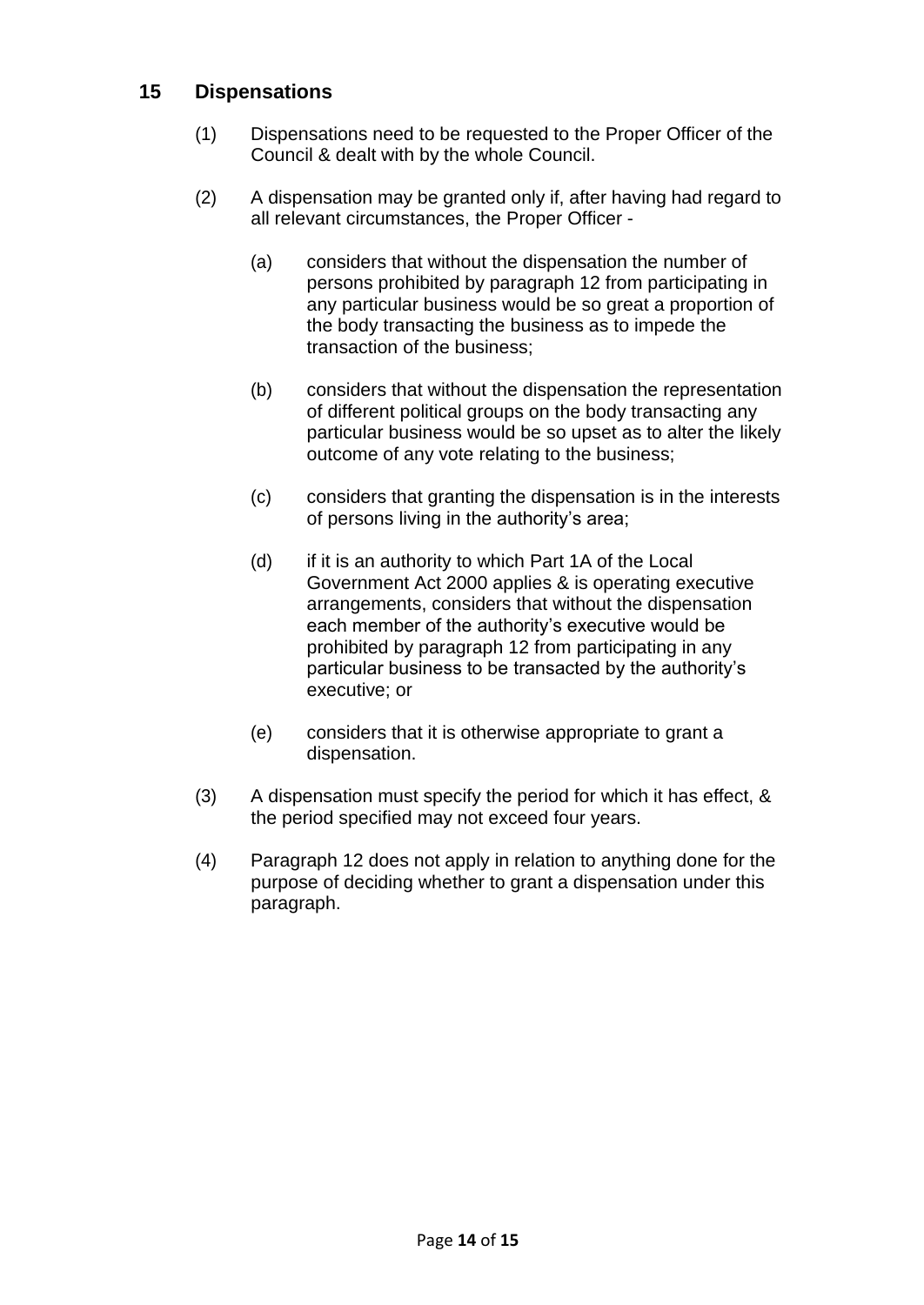## **Appendix 1**

# **CODE OF CONDUCT OF MEMBERS**

As a member or co-opted member of Westmeston Parish Council I have a responsibility to represent the community & work constructively with our staff & partner organisations to secure better social, economic & environmental outcomes for all.

In accordance with the Localism Act provisions, when acting in this capacity I am committed to behaving in a manner that is consistent with the following principles to achieve best value for our residents & maintain public confidence in this authority.

## **The Seven Principles of Public Life**

#### **Selflessness**

**1** Members should act solely in terms of the public interest.

#### **Integrity**

**2** Members must avoid placing themselves under any obligation to people or organisations that might try inappropriately to influence them in their work. They should not act or take decisions in order to gain financial or other material benefits for themselves, their family, or their friends. They must declare & resolve any interests &relationships.

#### **Objectivity**

**3** Members must act & take decisions impartially, fairly & on merit, using the best evidence & without discrimination or bias.

#### **Accountability**

**4** Members are accountable to the public for their decisions & actions & must submit themselves to the scrutiny necessary to ensure this.

#### **Openness**

**5** Members should act & take decisions in an open & transparent manner. Information should not be withheld from the public unless there are clear & lawful reasons for so doing.

#### **Honesty**

**6** Members should be truthful.

#### **Leadership**

**7** Members should exhibit these principles in their own behaviour. They should actively promote & robustly support the principles & be willing to challenge poor behaviour wherever it occurs.